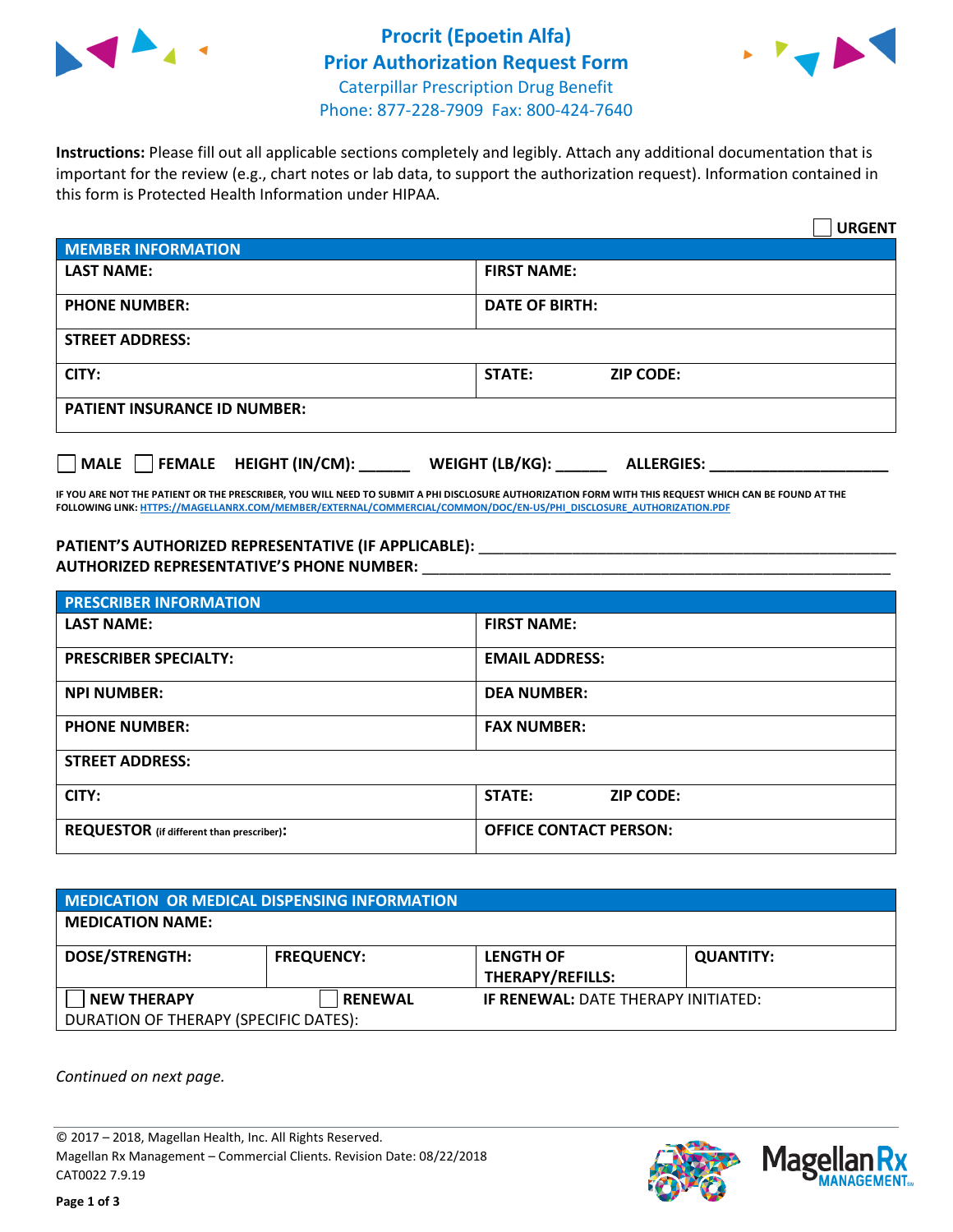



| <b>MEMBER'S LAST NAME:</b> NAME:                                                                                                                                                                                                                                                                                                                                                    | <b>MEMBER'S FIRST NAME:</b>                                                                                                                                                                                                          |                                           |  |
|-------------------------------------------------------------------------------------------------------------------------------------------------------------------------------------------------------------------------------------------------------------------------------------------------------------------------------------------------------------------------------------|--------------------------------------------------------------------------------------------------------------------------------------------------------------------------------------------------------------------------------------|-------------------------------------------|--|
|                                                                                                                                                                                                                                                                                                                                                                                     | 1. HAS THE PATIENT TRIED ANY OTHER MEDICATIONS FOR THIS CONDITION?                                                                                                                                                                   | <b>NO</b><br>YES (if yes, complete below) |  |
| <b>MEDICATION/THERAPY (SPECIFY</b>                                                                                                                                                                                                                                                                                                                                                  | <b>DURATION OF THERAPY (SPECIFY</b>                                                                                                                                                                                                  | <b>RESPONSE/REASON FOR</b>                |  |
| DRUG NAME AND DOSAGE):                                                                                                                                                                                                                                                                                                                                                              | DATES):                                                                                                                                                                                                                              | <b>FAILURE/ALLERGY:</b>                   |  |
|                                                                                                                                                                                                                                                                                                                                                                                     |                                                                                                                                                                                                                                      |                                           |  |
|                                                                                                                                                                                                                                                                                                                                                                                     |                                                                                                                                                                                                                                      |                                           |  |
| <b>2. LIST DIAGNOSES:</b><br>□ Reduction of allogenic blood transfusions in elective, non-cardiac, non-vascular                                                                                                                                                                                                                                                                     |                                                                                                                                                                                                                                      | <b>ICD-10:</b>                            |  |
| surgery                                                                                                                                                                                                                                                                                                                                                                             |                                                                                                                                                                                                                                      |                                           |  |
| $\square$ Secondary anemia                                                                                                                                                                                                                                                                                                                                                          |                                                                                                                                                                                                                                      |                                           |  |
| □ Other diagnosis: ______________________ICD-10________________________________                                                                                                                                                                                                                                                                                                     |                                                                                                                                                                                                                                      |                                           |  |
|                                                                                                                                                                                                                                                                                                                                                                                     | 3. REQUIRED CLINICAL INFORMATION: PLEASE PROVIDE ALL RELEVANT CLINICAL INFORMATION TO SUPPORT A                                                                                                                                      |                                           |  |
| PRIOR AUTHORIZATION.                                                                                                                                                                                                                                                                                                                                                                |                                                                                                                                                                                                                                      |                                           |  |
|                                                                                                                                                                                                                                                                                                                                                                                     | Has patient previously tried Retacrit? $\Box$ Yes $\Box$ No *Please provide documentation.                                                                                                                                           |                                           |  |
|                                                                                                                                                                                                                                                                                                                                                                                     | For reduction of allogenic blood transfusions in elective, non-cardiac, non-vascular surgery, also answer the                                                                                                                        |                                           |  |
| following:                                                                                                                                                                                                                                                                                                                                                                          |                                                                                                                                                                                                                                      |                                           |  |
|                                                                                                                                                                                                                                                                                                                                                                                     | Does the patient have a hematocrit level between 30 to 39 percent and/or hemoglobin between 10 to 13 g/dL?*                                                                                                                          |                                           |  |
| $\square$ Yes $\square$ No                                                                                                                                                                                                                                                                                                                                                          |                                                                                                                                                                                                                                      |                                           |  |
| <i>*Please provide documentation</i>                                                                                                                                                                                                                                                                                                                                                |                                                                                                                                                                                                                                      |                                           |  |
| $\square$ Yes $\square$ No                                                                                                                                                                                                                                                                                                                                                          | Were lab tests showing low hematocrit and/or hemoglobin levels administered within 30 days of this request?                                                                                                                          |                                           |  |
| For secondary anemia, also answer the following:<br>Select the primary cause of the secondary anemia for the patient:<br>$\Box$ Chronic kidney disease with dialysis<br>□ Chronic kidney disease without dialysis<br>□ Multiple myeloma<br>$\Box$ Myelosuppressive chemotherapy<br>□ Myelodysplastic syndrome<br>$\Box$ Hepatitis C therapy with ribavirin and interferon treatment |                                                                                                                                                                                                                                      |                                           |  |
| □ Other________________________                                                                                                                                                                                                                                                                                                                                                     |                                                                                                                                                                                                                                      |                                           |  |
| Please provide documentation                                                                                                                                                                                                                                                                                                                                                        | Secondary anemia due to chronic kidney disease with dialysis or myelodysplastic syndrome, answer the following:<br>Does the patient have a hematocrit less than 33 percent and/or hemoglobin less than 11 g/dL? $\Box$ Yes $\Box$ No |                                           |  |
| $\Box$ Yes $\Box$ No                                                                                                                                                                                                                                                                                                                                                                | Were lab tests showing low hematocrit and/or hemoglobin levels administered within 30 days of this request?                                                                                                                          |                                           |  |
|                                                                                                                                                                                                                                                                                                                                                                                     |                                                                                                                                                                                                                                      |                                           |  |

© 2017 – 2018, Magellan Health, Inc. All Rights Reserved. Magellan Rx Management – Commercial Clients. Revision Date: 08/22/2018 CAT0022 7.9.19